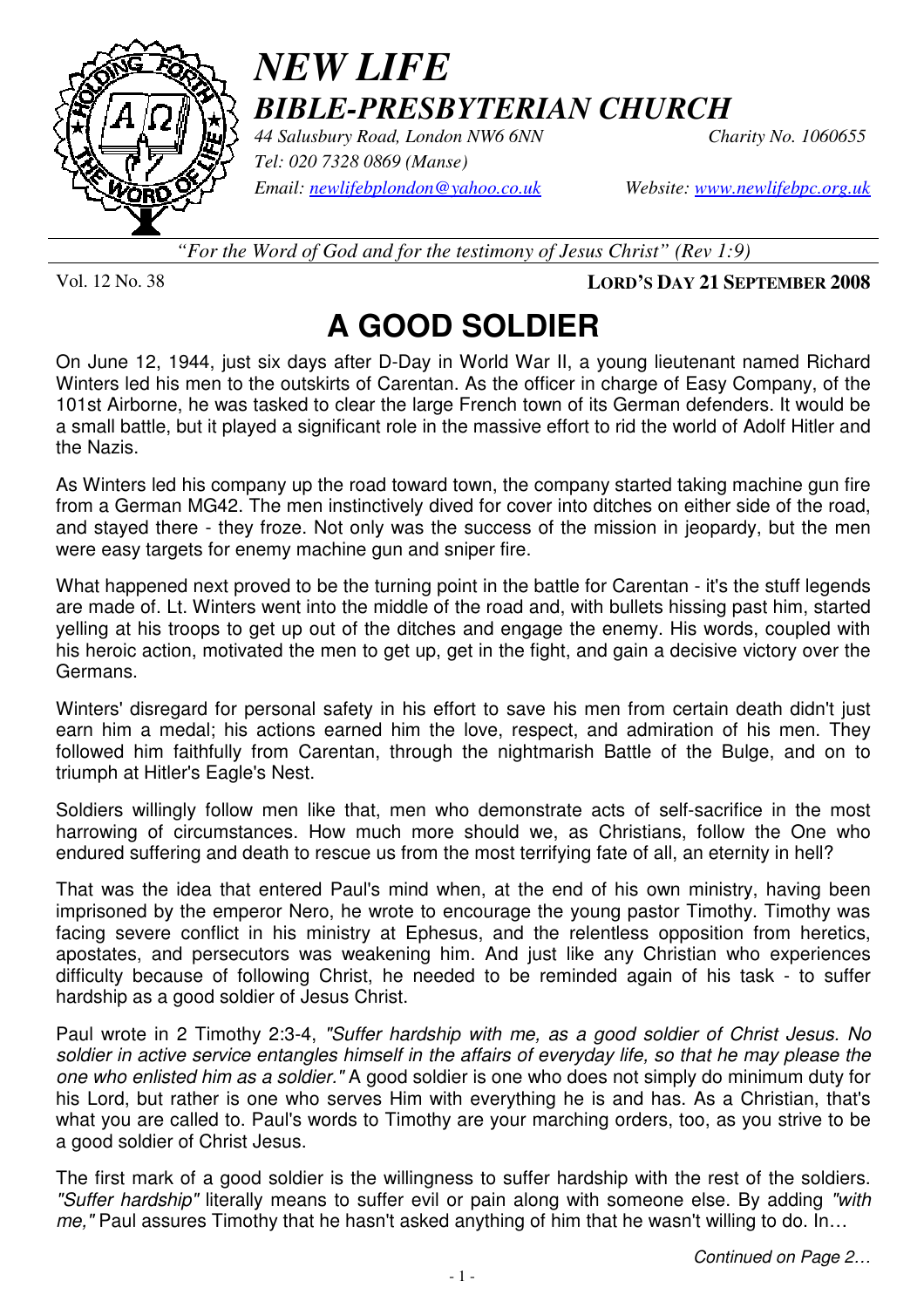fact, Paul was writing from a prison cell.

As a Christian in the Western world, I'd bet it is sometimes difficult for you to understand what serious spiritual warfare and suffering for Christ mean. Even though the secular environment in our society is increasingly hostile to Christianity, you are not faced with loss of job, imprisonment, or execution because of your faith. With few exceptions, being a Christian won't keep you out of college or from getting a good job. But the more faithful you are as a Christian, the more Satan will put roadblocks, hardships, and rejection in the way, the more evident the spiritual warfare will become, and the more frequent and obvious the hardship will become.

You have been called to endure hardship, and every Christian who has gone before you has had his share. And although you haven't yet shed blood for your faith (Hebrews 12:4), you will experience hardship as a Christian for your faithfulness-count on it. Jesus said, "If they persecuted Me, they will also persecute you" (John 15:20). But be encouraged for He also said, "In the world you have tribulation, but take courage; I have overcome the world" (John 16:33). Jesus is the perfect Commander who leads by example and will bring you to certain victory in the end.

Secondly, a good soldier is marked by his separation from the "normal" life. A "soldier in active service" does not have a 9 to 5 job, or even a long 60- to 70-hour work week. He is a soldier 24 hours a day, every day of the year. His body, his health, his skills, his time-all that he is-belongs to the military. Even when on leave, he is subject to recall at any time, without notice and for any reason. And whenever ordered into dangerous duty, he is expected to put his very life on the line without question or hesitation.

Consequently, he is separated from his normal environment, so that he will not "entangle himself in the affairs of everyday life." Paul is not speaking about things that necessarily are wrong in themselves. It is not that you, as a Christian, should have no contact at all with your former friends and surroundings, but that you should never be caught up and enmeshed in them. Those things are irrelevant to your soldiering and are always subject to being relinquished.

You should never allow earthly matters to interfere with the fulfilment of your duty to the Lord. Temporal concerns and activities, innocent in themselves, have neutralized the effectiveness of many pastors, special ministries, and doctrinally sound churches. Though they once laboured faithfully in the primary purpose of serving Jesus Christ to advance His kingdom against the forces of darkness, they have unwittingly taken themselves out of the battle.

Just as the dutiful soldier places his life willingly on the line in the service of his commander, so also will you, as a faithful Christian, willingly deny yourself, take up your cross, and follow Christ (Luke 9:23). And you will find yourself echoing Paul's words: "I do not consider my life of any account as dear to myself, in order that I may finish my course, and the ministry which I received from the Lord Jesus" (Acts 20:24).

The final mark of a good soldier is a genuine desire to "please the one who enlisted him as a soldier." The men who followed Lt. Winters through terrible conditions and battles in Europe did so willingly-he had earned their respect and affections. In an even greater way, the Lord deserves your honour, your affection, and your obedience for all He has done for you. His own courage on the battlefield is unparalleled. He stayed the course and went before you to win your freedom and eternal life. And now He seeks your loyal service in His army.

The Christian's greatest desire is to please Christ, and his fondest hope is to be rewarded for faithful service, to hear his Master say, "Well done, good and faithful slave; you were faithful with a few things, I will put you in charge of many things, enter into the joy of your master" (Matthew 25:21).

With that hope in the forefront of your mind, let your life be animated and driven forward by your love for Jesus Christ. And make it your ambition, "whether at home or absent, to be pleasing to Him" (2 Corinthians 5:9)-He is your spiritual Commander-in-Chief.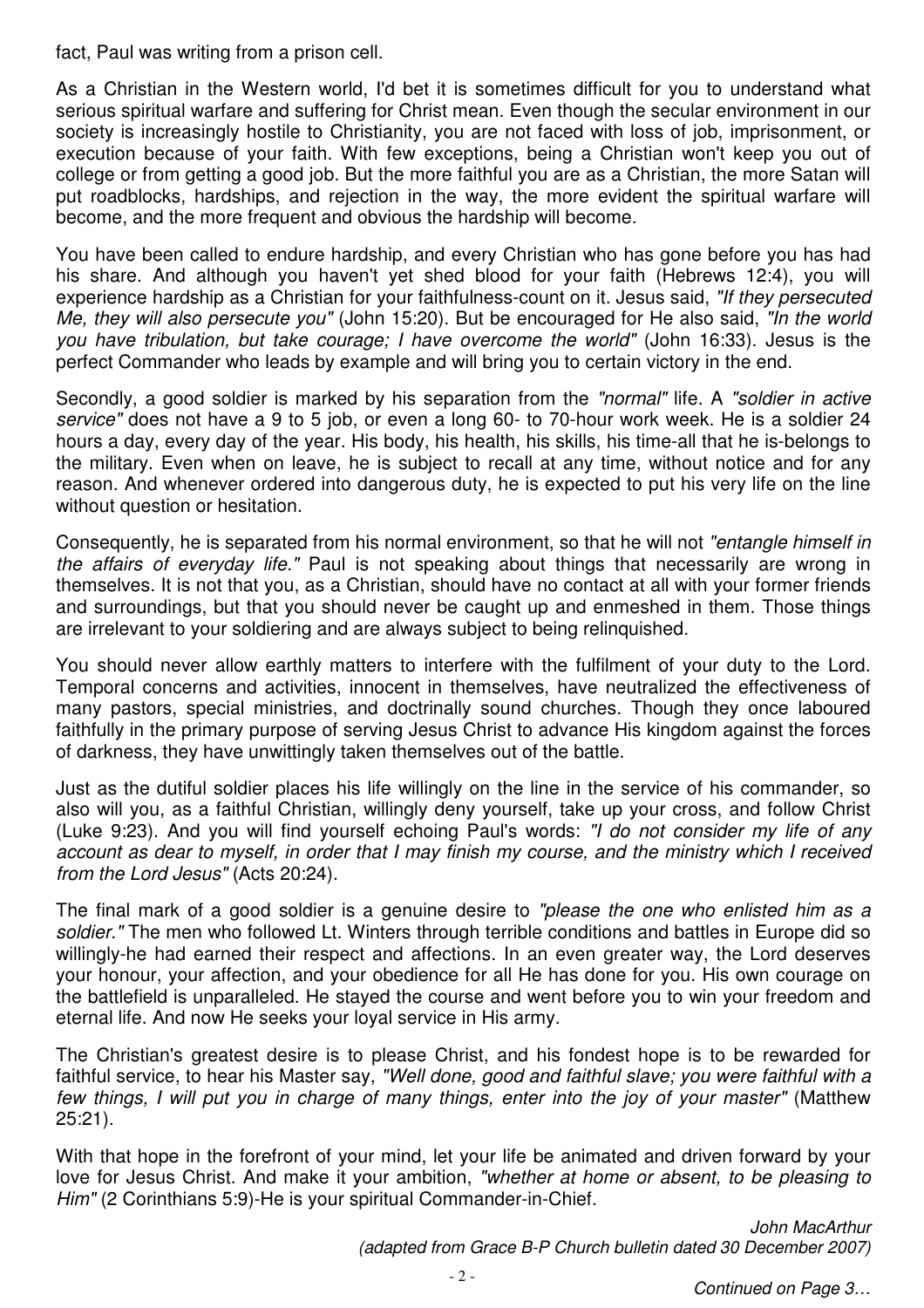## **Testimonies**

We will continue our testimony section with Josiah Tan and Grace Lim.

#### ===============================================

Josiah has been pursuing his Masters degree at Imperial College and upon completion of his degree, he will be returning to Singapore in October:

 "I thanked God for the past 10 months studying for my masters course in London. It was quite an amazing leading by the Lord to divert me to come to London to study. Initially I wanted and desired very much to go to the USA for my studies, but God closed all the doors to the US universities and opened only this one door to come to London to study. It was by His higher hand that He cared most importantly for my spiritual needs in that there is New Life BP Church for me to worship over here as compared to finding a sound church to worship in the USA. He has supplied me the continued opportunity to hear sound preaching from His Word and good church friends over here through their prayers, warm fellowship and encouragements.

 These 10 months have been very challenging for me, not that I have expected before coming to study after working for a few years. Initially I thought that I could have a comfortable time here, but instead God sent many difficult times of trials (practical tests, hard time working with course mates, term dissertations, exams and masters project). It was through persistent prayers (personal and church members) that seen me through these dramatic episodes. These spiritual lessons during my stint in London will certainly implant in the rest of my life to remind me and testify of God's faithfulness. I saw the real effectiveness of what prayer can really do.

 I have understand deeper the essence of God's grace is definitely sufficient for all Christians under any circumstances in 2 Cor 12:9 – 10. Many times in our lives, we encounter trials similarly like the Israelites crossing the Red Sea. It is God who will always open up a path through the "Red Sea" for us to cross. Moreover, the experiences here also taught me about humility and learning to forgive one another to live peaceably with all men. The testimony of a Christian is still more important as Christians are ambassadors of Christ. I thank God for the excellent exams results obtained thus far. My current final challenge will be to complete my masters project well in the remaining last month with God's help for His glory before heading back to my home country."

===============================================

Grace is currently back in Singapore, gaining valuable work experience. She will be back in UK to begin her 3<sup>rd</sup> year of university at London School of Economics:

### Dear Brothers and Sisters in Christ,

I thank God and praise Him for this past year, and for seeing me through it. To be honest, it had been a really challenging period at times, especially spiritually, as I was not only stressed out by the academic work, but also concerned as to why and for what reason I was studying. I am really thankful to God for the spiritual lessons along the way, for teaching me that it is not about where we are going, but for the joy of serving God in whatever capacity we have. I thank you all for your prayers especially, and for encouragement as well. Recently, I've had the opportunity to share with another Christian friend of mine my experience, and I thank God that it has been easier for me to understand and encourage her because of what I'd been allowed to go through.

In Christ **Grace**